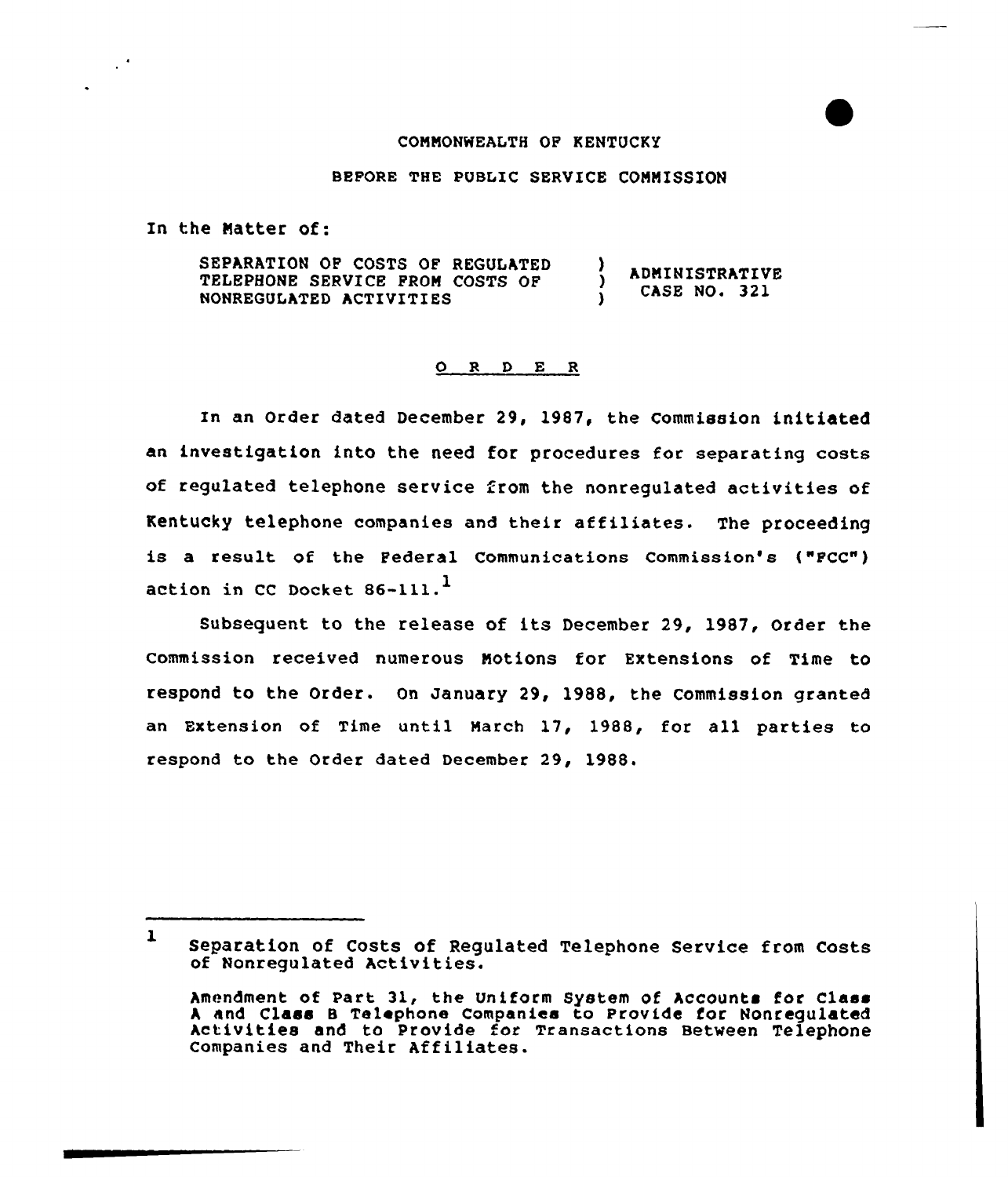In its Notion for Extension of Time filed January 22, 1988, the Independent Telephone Group ("ITG")<sup>2</sup> requested that the Commission establish a working task force comprised of commission Staff and ITG representatives. The purpose of the proposed task force would be to discuss an allocation plan to be implemented by all average schedule companies.

Having reviewed the responses to the commission's Order of December 29, 1987, and in recognition of the pending final FCC decisions for those telephone utilities filing cost allocation manuals, the Commission is of the opinion that this case should proceed at two levels.

The first level will consist of those telephone utilities which were required by the Order of December 29, 1987, to file cost allocation manuals with the FCC. Their manuals were implemented effective January 1, 1988, on an interim basis, sub- )ect to FCC final approval. At this date, of the telephone utilities operating in Kentucky, only South Central sell Telephone

<sup>2</sup> Ballard Rural Telephone Cooperative Corporation, Inc., Brandenburg Telephone Company, Inc., Duo County Telephone Cooperative Corporation, Inc., Foothills Rural Telephone Cooperative Corporation, Inc., Harold Telephone Co Telephone Cooperative, Inc., Mountain Rural Telephone<br>Cooperative, Inc., Peoples Rural Telephone Cooperative, Inc., Peoples Rural Telephone Cooperative<br>Corporation, Inc., Salem Telephone Company, South Central<br>Rural Teleph Grigsby Telephone Company, Inc., Nest Kentucky Rural Telephone Cooperative Corporation, Inc.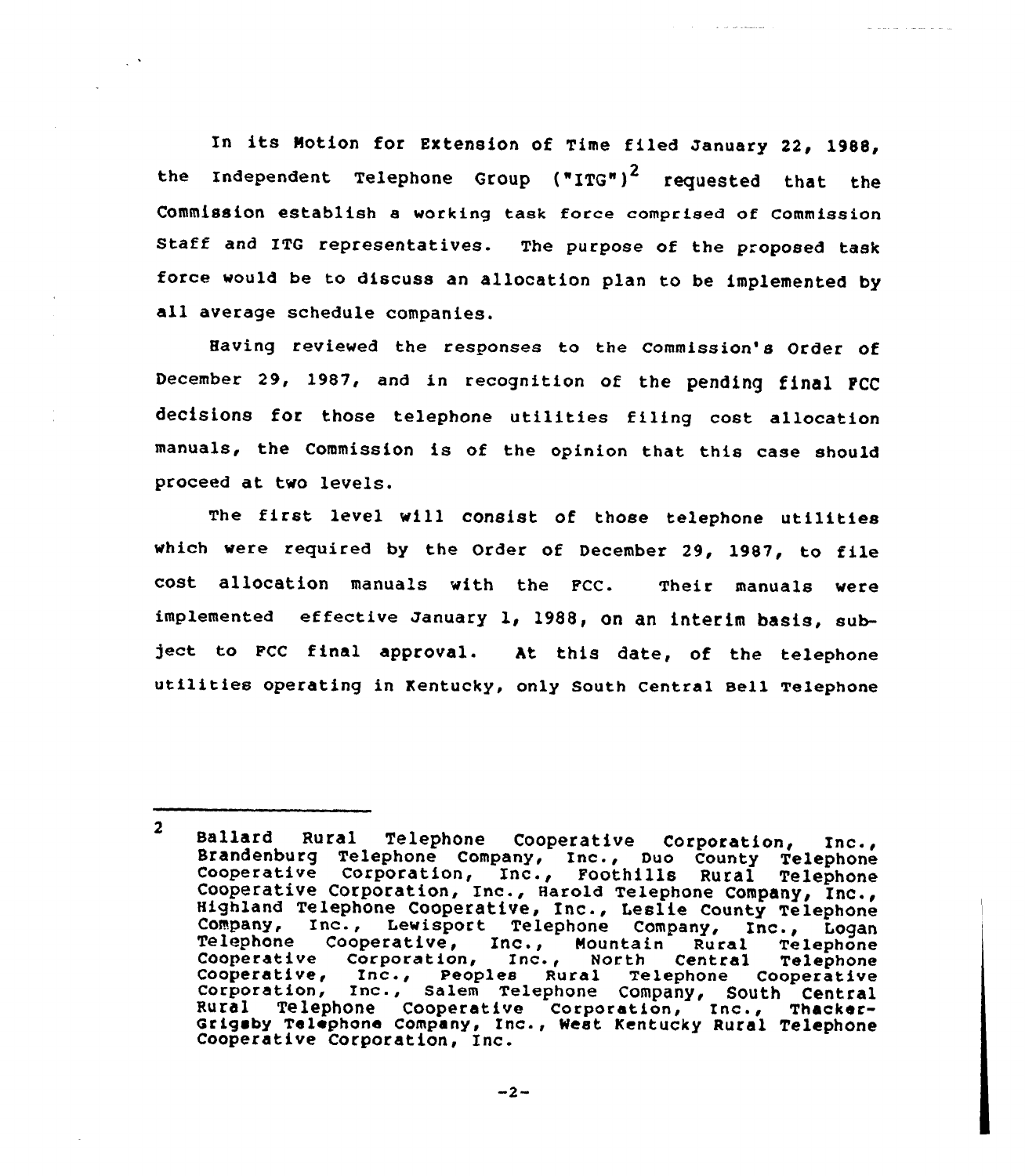Company's filing by its parent BellSouth Corporation l"sell South") has been reviewed by the FCC. Only recently has BellSouth filed its revised manual with the FCC, and final approval has not yet been granted. For other telephone utilities filing manuals, the review process is only beginning. Thus, the Commission will delay the proceedings for the large telephone utilities until such time as the FCC completes its review and enters its final decision. The Commission requires that any filings and/or modifications made to those manuals filed with the Fcc be provided and filed as part of this case in a timely manner.

 $\sim$   $^{\circ}$ 

Level two involves those telephone utilities participating in the ITG. These utilities are presently operating under guidelines established in Administrative case Nos. 257, The Detariffing of Customer Premises Equipment Purchased Subsequent to January I, l983 (Second Computer Inquiry, FCC Docket 20828), and 269< The Sale and Detariffing of Embedded Customer Premises Equipment. With the implementation of the new Uniform System of Accounts on January 1, l988, these guidelines probably became obsolete. Thus, the commission is of the opinion that absent cost allocation manuals, as required for class <sup>A</sup> telephone utilities, each member of the ITG should reestablish procedures to identify its nontariffed activities. For purposes of this Administrative case, continental Telephone Company of Kentucky and Alltel Kentucky, Inc., will be treated as class <sup>A</sup> Utilities.

Further, the commission believes that the ITG's request for a task group has merit and will grant the request. The task group

 $-3-$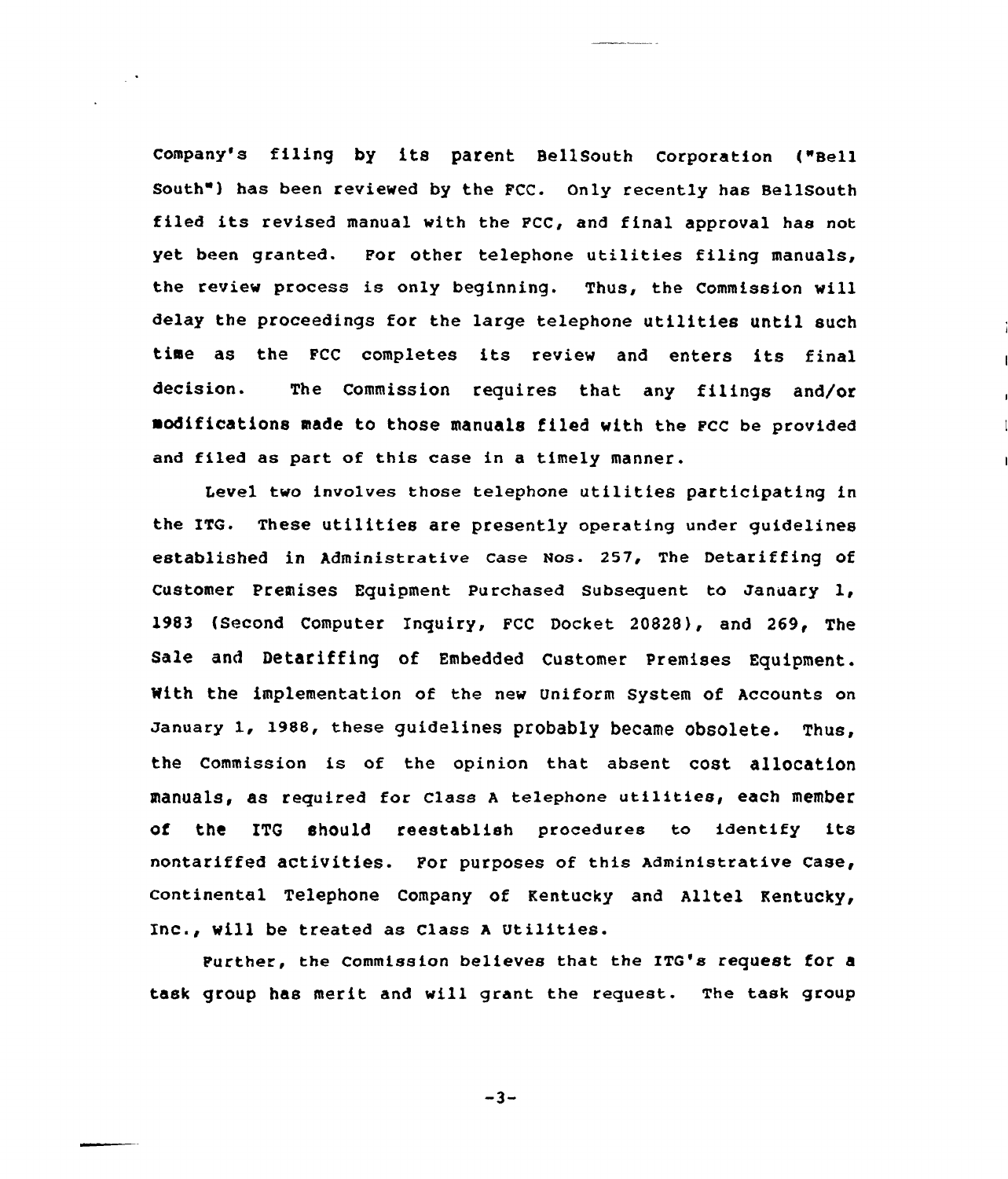shall consist of representative members of the ITG and Commission Staff as appropriate.

IT IS THEREFORE ORDERED that:

1. The ITG's request for a task group be granted.

2. The attached Appendix <sup>A</sup> be adopted as the Schedule for the task group.

3. The proceedings in the instant case pertaining to Class <sup>A</sup> telephone utilities are deferred until further notice.

Done at Frankfort, Kentucky, this 20th day of Nay, 1988.

PUBLIC SERVICE COMNISSION

Chairman

Chair

ommissioner

ATTEST.

 $\ddot{\phantom{a}}$ 

Executive Director